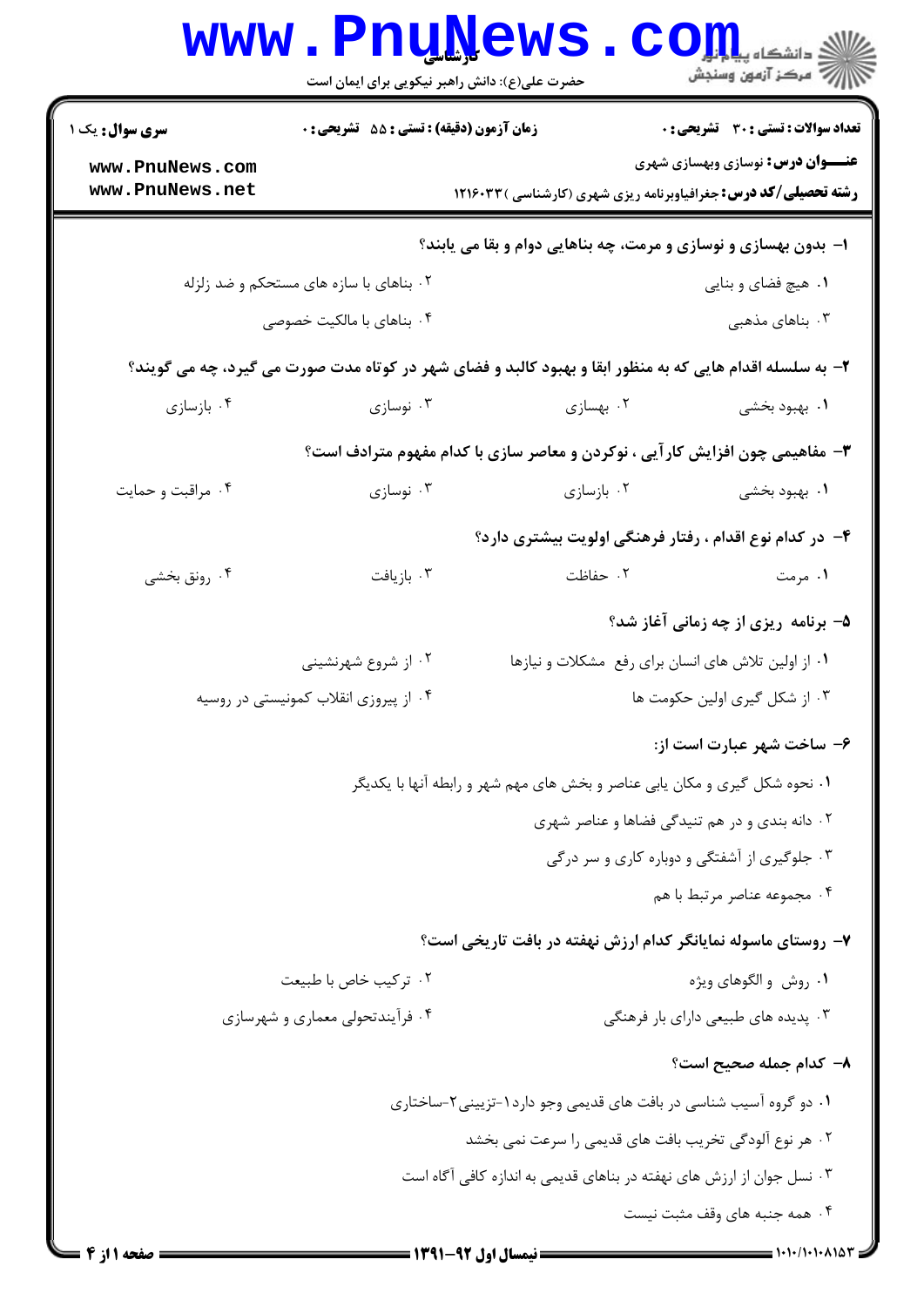| <b>سری سوال :</b> ۱ یک | <b>زمان آزمون (دقیقه) : تستی : 55 تشریحی : 0</b>                                                      |                                                                               | تعداد سوالات : تستي : 30 ٪ تشريحي : 0        |
|------------------------|-------------------------------------------------------------------------------------------------------|-------------------------------------------------------------------------------|----------------------------------------------|
| www.PnuNews.com        |                                                                                                       |                                                                               | <b>عنـــوان درس:</b> نوسازی وبهسازی شهری     |
| www.PnuNews.net        |                                                                                                       | <b>رشته تحصیلی/کد درس:</b> جغرافیاوبرنامه ریزی شهری (کارشناسی )۱۲۱۶۰۳۳        |                                              |
|                        | ۹- در کدام مکتب از مکاتب بهسازی و نوسازی شهری، مهم ترین ملاک یک بنای خوب، تطابق شکل با عملکرد آن است؟ |                                                                               |                                              |
| ۰۴ فرهنگ گرا           | ۰۳ ترقی گرا                                                                                           | ۰۲ اکولوژی شهر                                                                | ۰۱ سازمند گرایی                              |
|                        |                                                                                                       |                                                                               | ١٠- كدام جمله غلط است؟                       |
|                        |                                                                                                       |                                                                               | ٠١ سرمايه داري چهره ي ضد تاريخي دارد         |
|                        |                                                                                                       | ۰۲ توجه و تاکید بر فرد در مکتب ترقی گرا بسیار مهم است                         |                                              |
|                        |                                                                                                       | ۰۳ در مکتب ترقی گرا به زیبایی شناسی هندسی در طراحی شهر توجه ویژه می شود       |                                              |
|                        |                                                                                                       |                                                                               | ۰۴ الگوی شهر ترقی گرا باز و پراکنده است      |
|                        |                                                                                                       | 1۱– در کدام مکتب در طراحی شهری به انسان سواره و اتومبیل ًبهای بیشتری می دهند؟ |                                              |
| ۰۴ سازمند گرایی        | ۰۳ اکولوژی شهری                                                                                       | ۰۲ ترقی گرا                                                                   | ۰۱ کارکرد گرا                                |
|                        |                                                                                                       | ۱۲– اکولوژی شهری ابتدا توسط کدام مکتب فکری معرفی شد؟                          |                                              |
| ۰۴ انسان گرا           | ۰۳ مدرنیسم                                                                                            | ۰۲ فرهنگ گرا                                                                  | ۰۱ شیکاگو                                    |
|                        |                                                                                                       | ۱۳- بر اساس دیدگاه کارکرد گرایی، چهار کارکرد اصلی شهر کدام است؟               |                                              |
|                        |                                                                                                       |                                                                               | ٠١ سكونت، فعاليت، شبكه معابر، خدمات          |
|                        |                                                                                                       |                                                                               | ٠٢ اقامت، اشتغال، تفريح، تامين امكانات زندگي |
|                        |                                                                                                       |                                                                               | ۰۳ سکونت، کار، عبور و مرور،اوقات فراغت       |
|                        |                                                                                                       | ۰۴ اسکان، اشتغال، تامین خدمات روبنایی، تامین خدمات زیر بنایی                  |                                              |
|                        |                                                                                                       | ۱۴– کدام یک از موارد زیرجز چهار فراز مهم تاریخ تکامل اجتماعی غرب است؟         |                                              |
|                        | ۰۲ ماقبل صنعتی                                                                                        |                                                                               | ۰۱ قرون وسطى                                 |
|                        | ۰۴ پیروزی انقلاب فرانسه                                                                               |                                                                               | ۰۳ انقلاب صنعتي                              |
|                        |                                                                                                       | ۱۵- در بهسازی و نوسازی شهری معیار یک شهر مطلوب و سالم کدام است؟               |                                              |
|                        |                                                                                                       |                                                                               | ۰۱ دستیابی به تمام شاخص های سلامتی           |
|                        |                                                                                                       | ۰۲ دستیابی به شاخص های سلامت جسمی و روانی و رفاه اجتماعی-اقتصادی              |                                              |
|                        |                                                                                                       |                                                                               | ۰۳ دستیابی به شاخص های اجتماعی و اقتصادی     |
|                        |                                                                                                       |                                                                               | ۰۴ دستیابی به توسعه کالبدی پایدار            |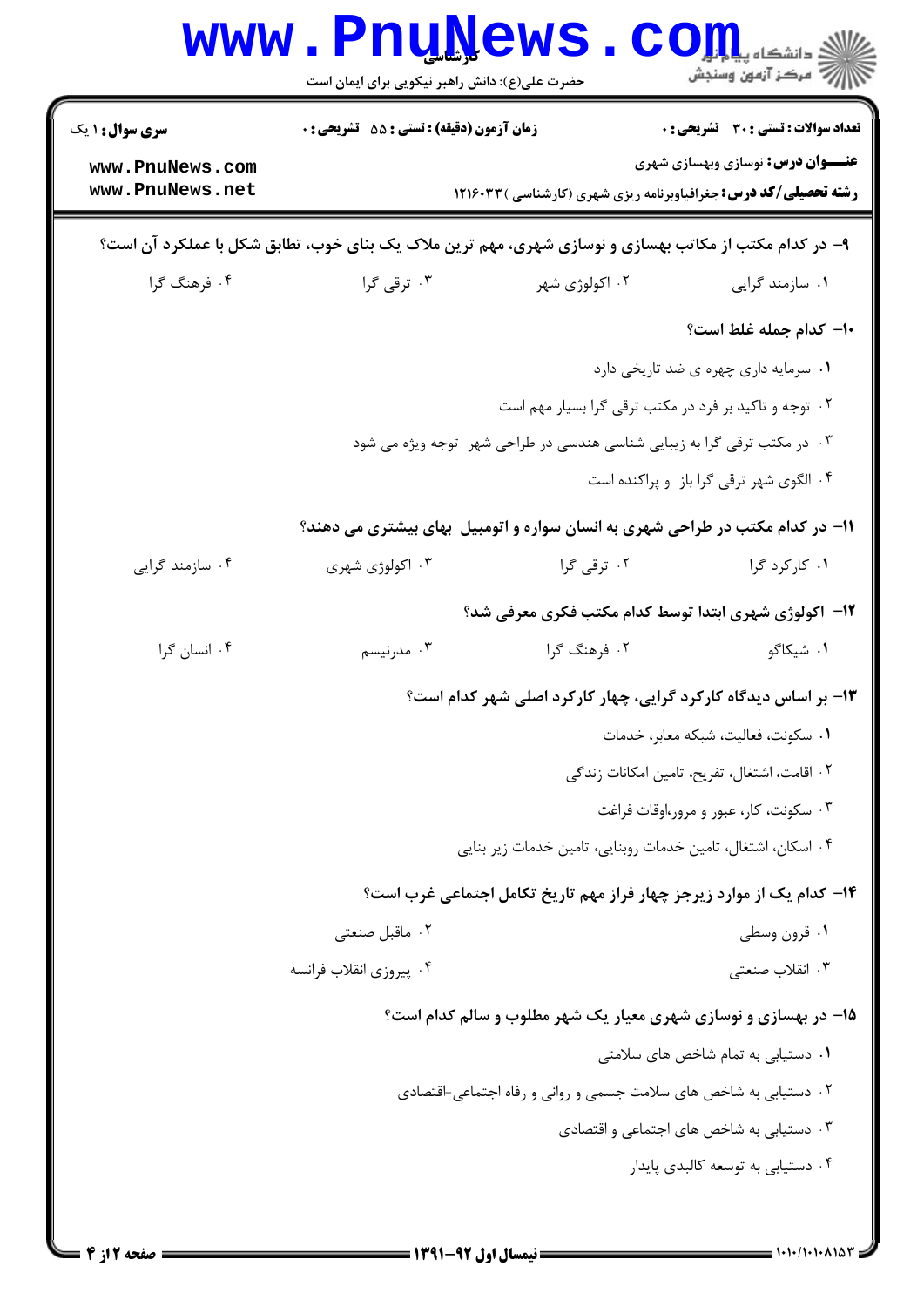|                                                    | <b>www.PnuNews</b>                         | حضرت علی(ع): دانش راهبر نیکویی برای ایمان است | ر آمرڪز آزمون وسنڊش                                                                                                                                   |
|----------------------------------------------------|--------------------------------------------|-----------------------------------------------|-------------------------------------------------------------------------------------------------------------------------------------------------------|
| <b>سری سوال :</b> ۱ یک                             | زمان آزمون (دقیقه) : تستی : 55 آتشریحی : 0 |                                               | <b>تعداد سوالات : تستی : 30 ٪ تشریحی : 0</b>                                                                                                          |
| www.PnuNews.com<br>www.PnuNews.net                 |                                            |                                               | <b>عنـــوان درس:</b> نوسازی وبهسازی شهری<br><b>رشته تحصیلی/کد درس:</b> جغرافیاوبرنامه ریزی شهری (کارشناسی ) ۱۲۱۶۰۳۳                                   |
|                                                    |                                            |                                               | ۱۶– اولین شخصی که از هنر برای زیبا نمودن شهر و اقدامات بهسازی و نوسازی سخن گفت، کیست؟                                                                 |
| ۰۴ پاتریک گدس                                      | ۰۳ کامیلو سیت                              | ۰۲ ارسطو                                      | ٠١. افلاطون                                                                                                                                           |
|                                                    |                                            |                                               | ۱۷- احیای شهری در چه نواحی شهری انجام می شود؟                                                                                                         |
| ۰۲ نواحی فاقد استانداردهای عمومی رایج زندگی شهری   |                                            |                                               | ۰۱ همه نواحی                                                                                                                                          |
|                                                    | ۰۴ نواحی اسکان غیر رسمی                    |                                               | ۰۳ نواحی قدیمی و فرسوده                                                                                                                               |
|                                                    |                                            |                                               | ۱۸– در الگوی اصالت بخشی بافت های فرسوده چه اقدامی انجام می شود؟                                                                                       |
| ۰۲ کنترل و نظارت بر ارزش زمین و مسکن در بافت قدیمی |                                            |                                               | ٠١ كنترل جمعيت                                                                                                                                        |
|                                                    | ۰۴ اقدامات همه جانبه                       |                                               | ۰۳ توسعه شهر                                                                                                                                          |
|                                                    |                                            |                                               | ۱۹- در کدام الگوی هدایت رشد شهری: نواحی طبقه بندی می شوند، سپس زیر ساخت ها اصلاح می شوند و در نهایت سرمایه<br>های خصوصی برای توسعه شهری جذب ۔ می شود؟ |
|                                                    | ۰۲ الگوی حفظ هویت و شهرسازی بومی           |                                               | ۰۱ الگوی هدایت رشد شهری با سرمایه گذاری                                                                                                               |
|                                                    | ۰۴ هر سه                                   |                                               | ۰۳ الگوی اصالت بخشی بافت های فرسوده و نا کارامد                                                                                                       |
|                                                    |                                            |                                               | <b>۲۰</b> عمل "آناستیلوزی" چیست؟                                                                                                                      |
|                                                    | ۰۲ سوار کردن اجزای فروریخته بی اشکال است   |                                               | ۰۱ عمل نگهداری و حفاظت بنا یا مجموعه فضاهای شهری                                                                                                      |
|                                                    | ۰۴ تعيين استقامت استخوان بندى بنا          |                                               | ۰۳ بازسازی با حذف عناصر اضافه بناهای قدیمی                                                                                                            |
|                                                    |                                            |                                               | <b>۲۱</b> - زیر بنای برنامه ریزی بهسازی و نوسازی شهری کدام مورد است؟                                                                                  |
|                                                    | ۰۲ برنامه ریزی توسعه اقتصادی - اجتماعی     |                                               | ٠١. برنامه ريزي كاربري اراضي                                                                                                                          |
|                                                    | ۰۴ برنامه ریزی جمعیتی                      |                                               | ۰۳ برنامه ریزی توسعه فرهنگی                                                                                                                           |
|                                                    |                                            |                                               | <b>۲۲</b> - هدف اصلی کنگره آتن کدام است؟                                                                                                              |
|                                                    |                                            |                                               | ۰۱ اصلاح مفاد کنگره ونيز                                                                                                                              |
|                                                    |                                            |                                               | ۰۲ حفاظت از میراث فرهنگی-تاریخی                                                                                                                       |
|                                                    |                                            |                                               | ۰۳ ایجاد ارتباط متناسب میان شکل و کارکرد فضاهای شهری                                                                                                  |
|                                                    |                                            |                                               | ۰۴ هر سه مورد                                                                                                                                         |
|                                                    |                                            |                                               | <b>۲۳</b> - در کدام کشور شیوه ی برخورد با بافت های قدیمی و تاریخی نوگرایانه است؟                                                                      |
| ۰۴ هلند                                            | ۰۳ چکسلواکی                                | ۰۲ فرانسه                                     | ۰۱ انگستان                                                                                                                                            |